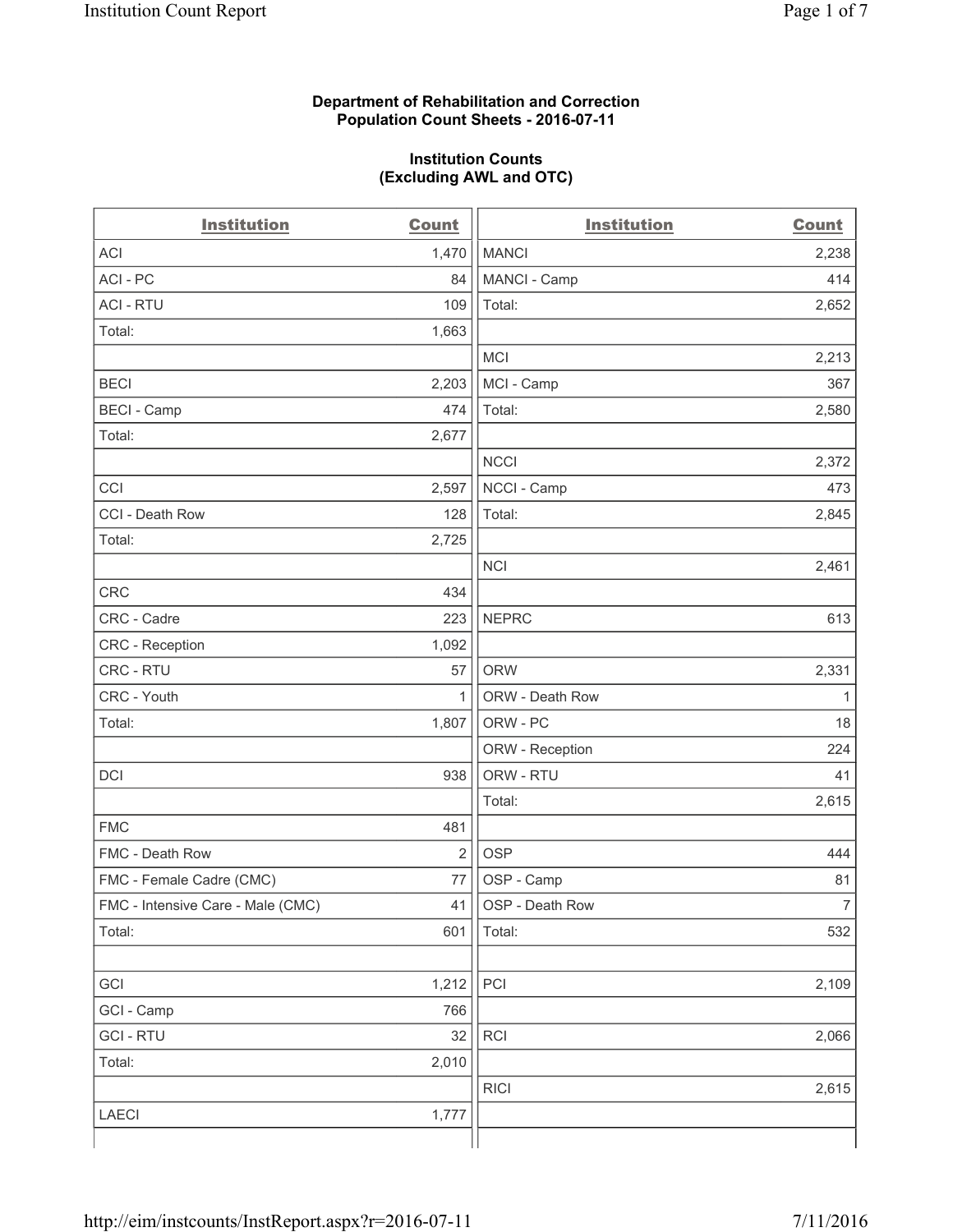|                          |       | SCI            |                          | 2,053  |
|--------------------------|-------|----------------|--------------------------|--------|
| LECI                     | 2,271 |                |                          |        |
| LECI - Camp              | 183   | SOCF           |                          | 1,187  |
| Total:                   | 2,454 | SOCF - RTU     |                          | 55     |
|                          |       | Total:         |                          | 1,242  |
| LOCI                     | 2,306 |                |                          |        |
|                          |       | <b>TCI</b>     |                          | 1,077  |
| LORCI                    | 265   | TCI - Camp     |                          | 412    |
| LORCI - Cadre            | 167   | Total:         |                          | 1,489  |
| <b>LORCI - Reception</b> | 1,251 |                |                          |        |
| Total:                   | 1,683 | <b>TOCI</b>    |                          | 1,091  |
|                          |       | TOCI - PC      |                          | 117    |
| <b>MACI</b>              | 647   | Total:         |                          | 1,208  |
| MACI - Minimum           | 1,254 |                |                          |        |
| Total:                   | 1,901 | <b>WCI</b>     |                          | 1,155  |
|                          |       | <b>WCI-RTU</b> |                          | 88     |
|                          |       | Total:         |                          | 1,243  |
|                          |       |                | <b>Total Population:</b> | 50,865 |

\* The Total Population includes 30 Offenders with Reason Codes 30 & 31. \*\* The Total Population includes 34 Offenders with Reason Code 0A.

# **Male Population by Security Level (Include AWL and Exclude OTC)**

| <b>Security Level</b>  |                   | <b>Body</b> | AWL | $(-OTC)$ | <b>Total</b> |
|------------------------|-------------------|-------------|-----|----------|--------------|
| Total Level 5          |                   | 102         | 5   | 5        | 102          |
| Total Level 4          |                   | 1,882       | 19  | 18       | 1,883        |
| Total Level 3          |                   | 12,009      | 176 | 146      | 12,039       |
| Total Level 2          |                   | 16.789      | 212 | 163      | 16,838       |
| Total Level 1          |                   | 15,612      | 155 | 81       | 15,686       |
| <b>Total Death Row</b> |                   | 137         | 0   | 0        | 137          |
|                        | <b>Total Male</b> | 46,531      | 567 | 413      | 46,685       |

## **Female Population by Institution (Include AWL and Exclude OTC)**

| <b>Institution</b>       | <b>Body</b> | <b>AWL</b> | $(-OTC)$ | <b>Total</b> |
|--------------------------|-------------|------------|----------|--------------|
| <b>DCI</b>               | 938         |            | っ        | 939          |
| <b>FMC</b>               | 26          | 6          | ◠<br>O   | 29           |
| FMC - Female Cadre (CMC) | 77          |            |          |              |
| <b>NEPRC</b>             | 613         | 16         | 11       | 618          |
| <b>ORW</b>               | 2,331       | 43         | 21       | 2,353        |
|                          |             |            |          |              |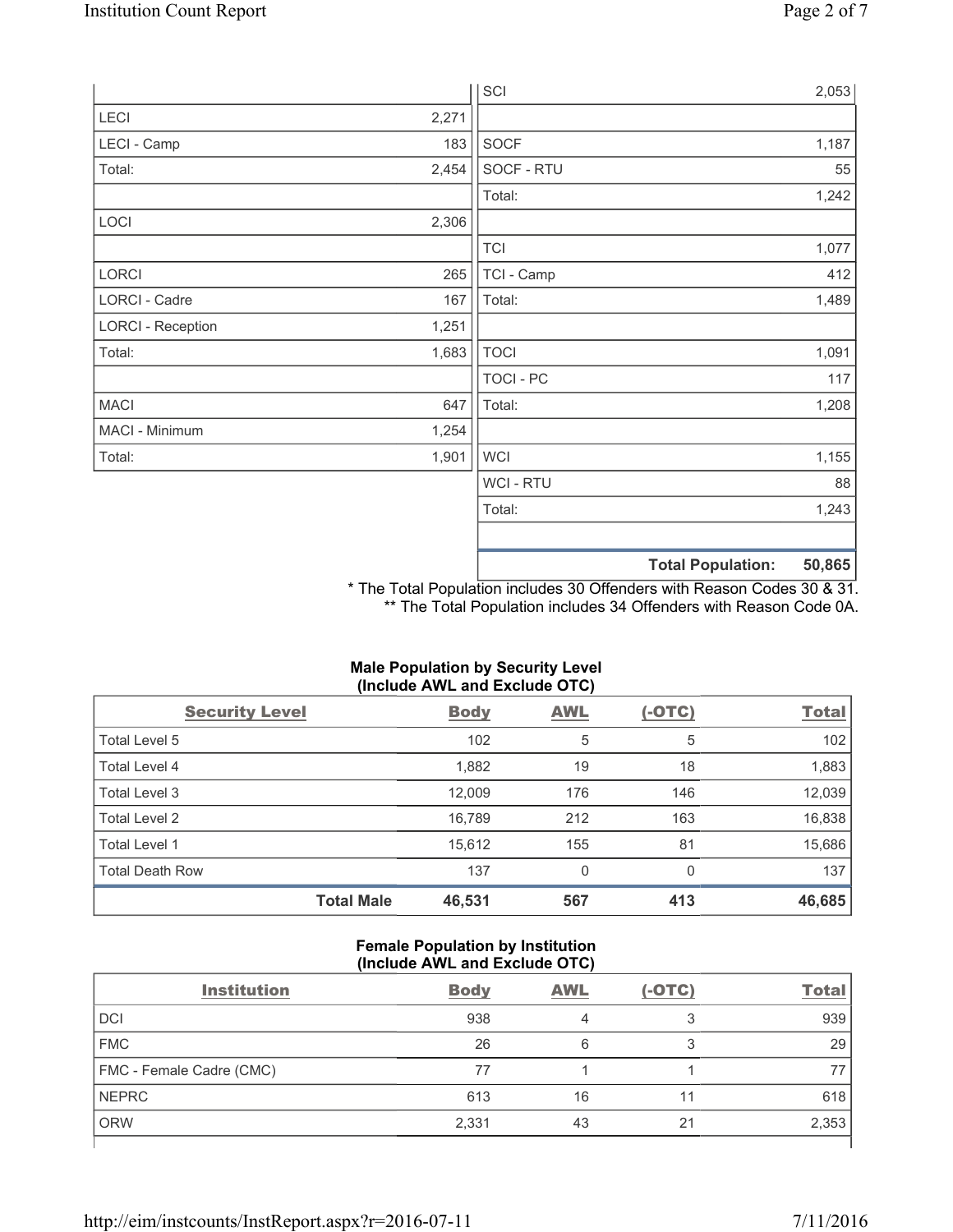| <b>ORW</b> - Death Row |                          |        | 0   |     |        |
|------------------------|--------------------------|--------|-----|-----|--------|
| ORW - PC               |                          | 18     | 0   |     | 18     |
| ORW - Reception        |                          | 224    |     |     | 225    |
| ORW - RTU              |                          | 41     |     |     | 41     |
|                        | <b>Total Female</b>      | 4,269  | 71  | 39  | 4,301  |
|                        | <b>Total Population:</b> | 50,800 | 638 | 452 | 50,986 |

## **Male Population by Institution: Security Level 5 (Include AWL and Exclude OTC)**

|            | <b>Institution</b>   | <b>Body</b> | <b>AWL</b> | $(-OTC)$ | <b>Total</b> |
|------------|----------------------|-------------|------------|----------|--------------|
| <b>OSP</b> |                      | 100         |            |          | 100          |
| SOCF - RTU |                      |             |            |          |              |
|            | <b>Total Level 5</b> | 102         |            |          | 102          |

## **Male Population by Institution: Security Level 4 (Include AWL and Exclude OTC)**

| <b>Institution</b>       |                      | <b>Body</b>      | <b>AWL</b>          | $(-OTC)$            | <b>Total</b>     |
|--------------------------|----------------------|------------------|---------------------|---------------------|------------------|
| CCI                      |                      | 3                | $\mathsf{O}\xspace$ | $\mathsf 0$         | $\sqrt{3}$       |
| CRC                      |                      | 10               | 1                   | 1                   | $10$             |
| LECI                     |                      | $\overline{2}$   | $\mathsf{O}\xspace$ | $\mathsf{O}\xspace$ | $\sqrt{2}$       |
| LOCI                     |                      | $\overline{2}$   | $\mathsf{O}\xspace$ | $\mathsf{O}\xspace$ | $\sqrt{2}$       |
| LORCI                    |                      | $\boldsymbol{9}$ | $\mathbf{1}$        | 1                   | $\boldsymbol{9}$ |
| <b>LORCI - Reception</b> |                      | $\overline{4}$   | $\mathsf{O}\xspace$ | $\boldsymbol{0}$    | $\overline{4}$   |
| <b>MANCI</b>             |                      | 11               | $\mathbf 0$         | $\boldsymbol{0}$    | 11               |
| <b>NCCI</b>              |                      | 1                | $\mathsf{O}\xspace$ | $\mathsf{O}\xspace$ | 1                |
| NCI                      |                      | 3                | $\mathsf{O}\xspace$ | $\boldsymbol{0}$    | $\sqrt{3}$       |
| <b>OSP</b>               |                      | 338              | $\,6\,$             | $\,6\,$             | 338              |
| RCI                      |                      | 25               | $\mathsf{O}\xspace$ | $\mathbf 0$         | 25               |
| SCI                      |                      | 3                | $\mathsf{O}\xspace$ | $\mathsf{O}\xspace$ | $\mathfrak{Z}$   |
| <b>SOCF</b>              |                      | 1,180            | $10$                | $\boldsymbol{9}$    | 1,181            |
| SOCF - RTU               |                      | 51               | $\mathsf{O}\xspace$ | 0                   | 51               |
| <b>TOCI</b>              |                      | 203              | $\mathbf{1}$        | 1                   | 203              |
| <b>TOCI - PC</b>         |                      | 19               | $\mathsf{O}\xspace$ | $\mathsf{O}\xspace$ | 19               |
| WCI                      |                      | 18               | $\mathsf{O}\xspace$ | $\boldsymbol{0}$    | 18               |
|                          | <b>Total Level 4</b> | 1,882            | 19                  | 18                  | 1,883            |

## **Male Population by Institution: Security Level 3 (Include AWL and Exclude OTC)**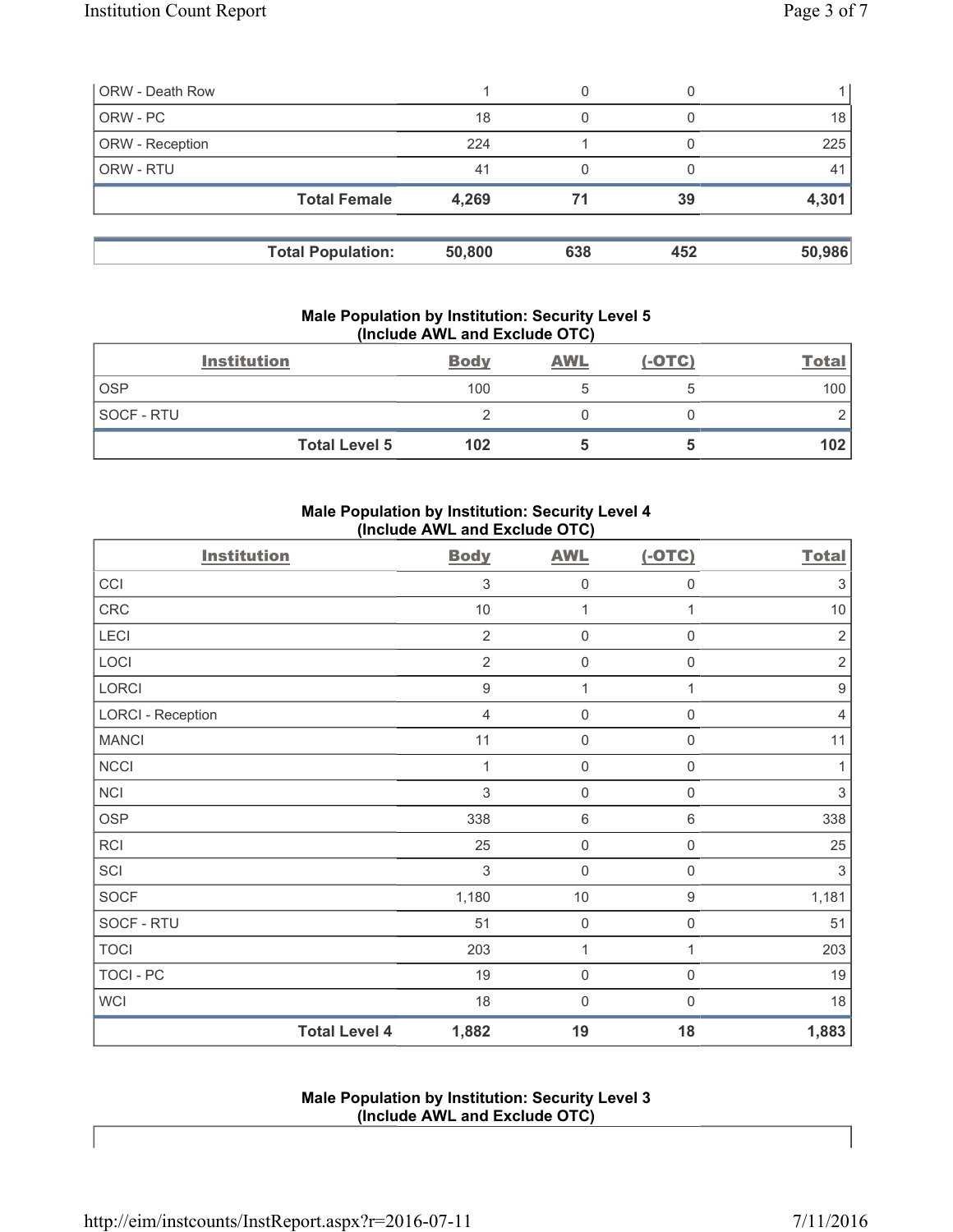| <b>Institution</b>                | <b>Body</b>               | <b>AWL</b>          | $(-OTC)$            | <b>Total</b>              |
|-----------------------------------|---------------------------|---------------------|---------------------|---------------------------|
| ACI                               | 26                        | $\mathsf 0$         | $\mathbf 0$         | 26                        |
| <b>BECI</b>                       | 1                         | 0                   | $\mathsf 0$         | 1                         |
| CCI                               | 1                         | $\mathsf 0$         | $\mathsf{O}\xspace$ | $\mathbf{1}$              |
| CCI - Death Row                   | 1                         | $\mathsf 0$         | $\mathsf 0$         | $\mathbf{1}$              |
| CRC                               | 98                        | 8                   | $\,8\,$             | 98                        |
| CRC - Cadre                       | 208                       | $\mathsf{O}\xspace$ | $\mathsf 0$         | 208                       |
| CRC - Reception                   | 732                       | 21                  | 16                  | 737                       |
| CRC - RTU                         | 49                        | $\mathsf 0$         | $\mathsf{O}\xspace$ | 49                        |
| <b>FMC</b>                        | $\overline{4}$            | 0                   | $\mathsf{O}\xspace$ | 4                         |
| FMC - Intensive Care - Male (CMC) | $\ensuremath{\mathsf{3}}$ | $\mathsf{O}\xspace$ | $\mathsf{O}\xspace$ | $\ensuremath{\mathsf{3}}$ |
| <b>LAECI</b>                      | $\sqrt{3}$                | $\mathsf 0$         | $\mathsf{O}\xspace$ | $\ensuremath{\mathsf{3}}$ |
| LECI                              | 2,178                     | 18                  | 16                  | 2,180                     |
| LOCI                              | $\sqrt{3}$                | 0                   | $\mathsf{O}\xspace$ | $\ensuremath{\mathsf{3}}$ |
| <b>LORCI</b>                      | 75                        | 34                  | 29                  | 80                        |
| LORCI - Cadre                     | 120                       | 0                   | $\mathsf 0$         | 120                       |
| <b>LORCI - Reception</b>          | 850                       | $\mathsf 0$         | $\mathsf{O}\xspace$ | 850                       |
| <b>MACI</b>                       | 558                       | $\mathbf{1}$        | 1                   | 558                       |
| <b>MANCI</b>                      | 2,177                     | 29                  | 26                  | 2,180                     |
| <b>MCI</b>                        | $\overline{2}$            | $\mathsf{O}\xspace$ | $\mathbf 0$         | $\overline{2}$            |
| <b>NCCI</b>                       | 10                        | $\mathbf{1}$        | 1                   | $10$                      |
| NCI                               | $\overline{2}$            | $\mathsf{O}\xspace$ | $\mathsf 0$         | $\overline{2}$            |
| PCI                               | 35                        | 3                   | $\mathbf 0$         | 38                        |
| RCI                               | 1,855                     | 31                  | 24                  | 1,862                     |
| <b>RICI</b>                       | 1                         | 0                   | $\mathsf 0$         | 1                         |
| SCI                               | $\sqrt{5}$                | $\mathsf 0$         | $\mathsf 0$         | $\,$ 5 $\,$               |
| SOCF                              | $\,6$                     | $\mathsf{O}\xspace$ | $\mathbf 0$         | 6                         |
| SOCF - RTU                        | $\overline{2}$            | $\mathsf{O}\xspace$ | $\mathsf 0$         | $\overline{2}$            |
| <b>TCI</b>                        | 1,006                     | $\boldsymbol{9}$    | $\overline{7}$      | 1,008                     |
| TCI - Camp                        | $\mathbf{1}$              | $\mathsf{O}\xspace$ | $\mathsf{O}\xspace$ | $\mathbf{1}$              |
| <b>TOCI</b>                       | 748                       | $\overline{7}$      | $\sqrt{5}$          | 750                       |
| <b>TOCI - PC</b>                  | 98                        | $\mathsf{O}\xspace$ | $\mathbf 0$         | 98                        |
| <b>WCI</b>                        | 1,068                     | 14                  | 13                  | 1,069                     |
| WCI - RTU                         | 83                        | $\mathsf{O}\xspace$ | $\mathsf 0$         | 83                        |
| <b>Total Level 3</b>              | 12,009                    | 176                 | 146                 | 12,039                    |

# **Male Population by Institution: Security Level 2 (Include AWL and Exclude OTC)**

| <b>Institution</b> | <b>Body</b> | <b>AWL</b> | <b>OTC</b> | <u>Tota</u> |
|--------------------|-------------|------------|------------|-------------|
| <b>ACI</b>         | 753         |            |            | 753         |
|                    |             |            |            |             |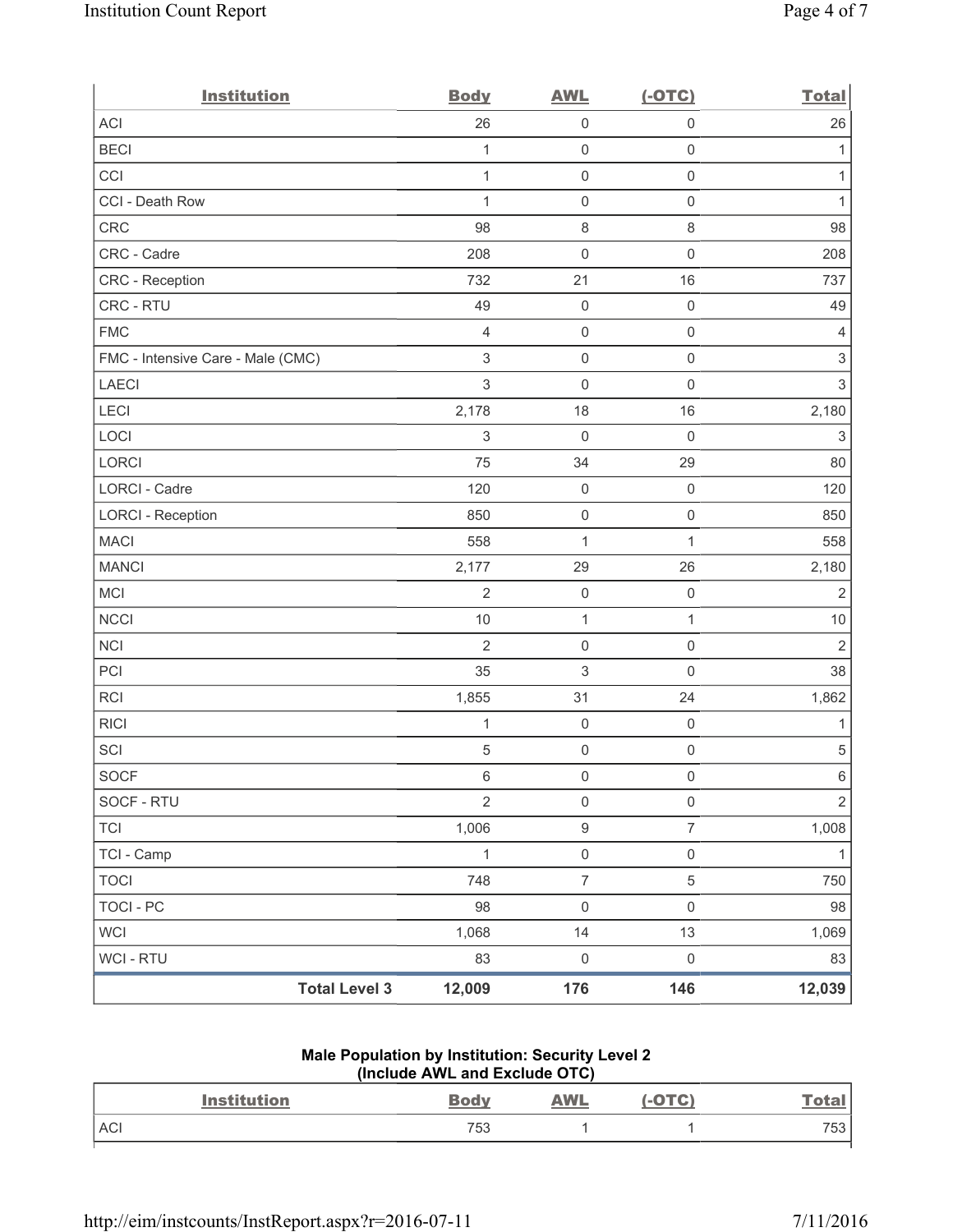| ACI - PC                          | 83             | 1                   | 1                         | 83             |
|-----------------------------------|----------------|---------------------|---------------------------|----------------|
| <b>ACI - RTU</b>                  | 75             | $\mathsf{O}\xspace$ | $\mathsf{O}\xspace$       | 75             |
| <b>BECI</b>                       | 1,420          | 27                  | 23                        | 1,424          |
| <b>BECI - Camp</b>                | $\mathbf{1}$   | $\mathsf 0$         | $\mathsf 0$               | 1              |
| CCI                               | 1,819          | 14                  | $\,6\,$                   | 1,827          |
| <b>CRC</b>                        | 193            | 4                   | $\ensuremath{\mathsf{3}}$ | 194            |
| CRC - Cadre                       | 15             | $\mathsf 0$         | $\mathsf 0$               | 15             |
| CRC - Reception                   | 259            | 9                   | $\,8\,$                   | 260            |
| CRC - RTU                         | $\,6\,$        | $\mathsf 0$         | $\mathsf 0$               | $\,6\,$        |
| CRC - Youth                       | $\mathbf 1$    | 0                   | $\mathsf 0$               | 1              |
| <b>FMC</b>                        | 6              | $\mathsf 0$         | $\mathsf 0$               | $\,6\,$        |
| FMC - Intensive Care - Male (CMC) | 17             | $\mathsf 0$         | $\mathsf{O}\xspace$       | 17             |
| GCI                               | 730            | $\overline{7}$      | $\overline{4}$            | 733            |
| <b>GCI-RTU</b>                    | 24             | $\mathsf 0$         | $\mathsf{O}\xspace$       | 24             |
| <b>LAECI</b>                      | 1,089          | 14                  | 12                        | 1,091          |
| LECI                              | 82             | $\mathbf{1}$        | $\mathsf{O}\xspace$       | 83             |
| LOCI                              | 1,300          | 13                  | 12                        | 1,301          |
| LORCI                             | 136            | 23                  | 21                        | 138            |
| <b>LORCI - Cadre</b>              | 45             | $\mathsf 0$         | $\mathsf 0$               | 45             |
| <b>LORCI - Reception</b>          | 286            | $\mathbf 2$         | $\sqrt{2}$                | 286            |
| <b>MACI</b>                       | 89             | $\mathbf 5$         | $\overline{4}$            | 90             |
| <b>MANCI</b>                      | 28             | $\mathbf{1}$        | $\mathbf{1}$              | 28             |
| <b>MCI</b>                        | 1,656          | 19                  | 14                        | 1,661          |
| MCI - Camp                        | $\mathbf{1}$   | 0                   | $\mathsf{O}\xspace$       | $\mathbf{1}$   |
| <b>NCCI</b>                       | 1,532          | 12                  | 11                        | 1,533          |
| NCCI - Camp                       | 24             | 0                   | $\mathsf 0$               | 24             |
| <b>NCI</b>                        | 1,631          | 14                  | 11                        | 1,634          |
| PCI                               | 711            | 12                  | $\,6\,$                   | 717            |
| RCI                               | 186            | $\mathsf 0$         | $\mathsf 0$               | 186            |
| <b>RICI</b>                       | 1,573          | 26                  | 17                        | 1,582          |
| SCI                               | 898            | $\,6\,$             | $\sqrt{5}$                | 899            |
| <b>TCI</b>                        | 32             | $\mathbf 1$         | $\mathbf{1}$              | 32             |
| <b>TOCI</b>                       | 16             | 0                   | $\mathsf 0$               | 16             |
| <b>WCI</b>                        | 68             | $\mathsf{O}\xspace$ | $\mathsf 0$               | 68             |
| WCI - RTU                         | $\overline{4}$ | $\mathsf{O}\xspace$ | $\mathsf 0$               | $\overline{4}$ |
| <b>Total Level 2</b>              | 16,789         | 212                 | 163                       | 16,838         |

### **Male Population by Institution: Security Level 1 (Include AWL and Exclude OTC)**

| $\mathbf{A}$ and $\mathbf{A}$<br>--------- | <b><i>MAI</i></b><br>and the contract of the contract of |  |
|--------------------------------------------|----------------------------------------------------------|--|
|                                            |                                                          |  |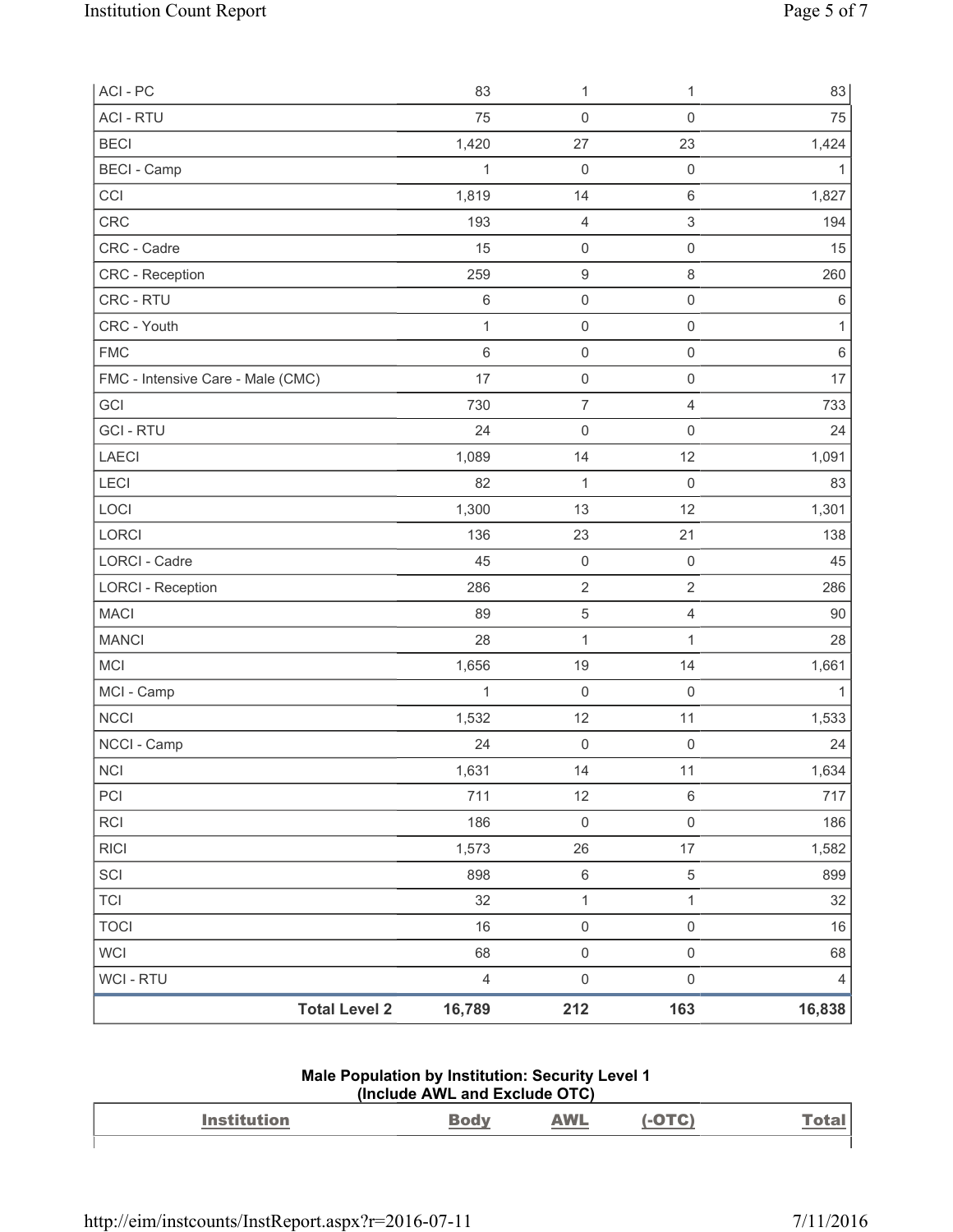| ACI                               | 691              | $\ensuremath{\mathsf{3}}$ | $\sqrt{2}$          | 692            |
|-----------------------------------|------------------|---------------------------|---------------------|----------------|
| ACI-PC                            | $\mathbf{1}$     | $\mathsf{O}\xspace$       | $\mathsf 0$         | 1              |
| <b>ACI - RTU</b>                  | 34               | $\mathsf{O}\xspace$       | $\mathsf 0$         | 34             |
| <b>BECI</b>                       | 782              | 14                        | $\sqrt{5}$          | 791            |
| <b>BECI</b> - Camp                | 473              | $\mathsf 0$               | $\mathsf 0$         | 473            |
| CCI                               | 774              | 5                         | 3                   | 776            |
| <b>CRC</b>                        | 74               | $\mathsf{O}\xspace$       | $\mathsf 0$         | 74             |
| <b>CRC</b> - Reception            | 97               | $\mathsf{O}\xspace$       | $\mathsf{O}\xspace$ | 97             |
| CRC - RTU                         | $\overline{2}$   | $\mathsf{O}\xspace$       | $\mathsf 0$         | $\mathbf 2$    |
| <b>FMC</b>                        | 444              | $\mathbf 5$               | $\,$ 3 $\,$         | 446            |
| FMC - Intensive Care - Male (CMC) | 21               | 0                         | $\mathsf 0$         | 21             |
| GCI                               | 482              | 13                        | $\,8\,$             | 487            |
| GCI - Camp                        | 766              | $\mathsf{O}\xspace$       | $\mathsf{O}\xspace$ | 766            |
| <b>GCI-RTU</b>                    | 8                | $\mathsf{O}\xspace$       | $\mathsf 0$         | 8              |
| <b>LAECI</b>                      | 685              | 4                         | $\mathsf 3$         | 686            |
| LECI                              | $\boldsymbol{9}$ | $\mathbf{1}$              | $\mathsf 0$         | 10             |
| LECI - Camp                       | 183              | $\mathsf 0$               | $\mathsf{O}\xspace$ | 183            |
| LOCI                              | 1,001            | 9                         | 5                   | 1,005          |
| LORCI                             | 45               | $\mathbf 5$               | $\overline{4}$      | 46             |
| LORCI - Cadre                     | $\overline{2}$   | $\mathsf 0$               | $\mathsf{O}\xspace$ | $\overline{2}$ |
| <b>LORCI - Reception</b>          | 111              | 0                         | $\mathsf 0$         | 111            |
| MACI - Minimum                    | 1,254            | $\overline{7}$            | $\overline{4}$      | 1,257          |
| <b>MANCI</b>                      | 22               | $\overline{7}$            | $\overline{4}$      | 25             |
| MANCI - Camp                      | 414              | $\sqrt{2}$                | $\sqrt{2}$          | 414            |
| <b>MCI</b>                        | 555              | $\boldsymbol{9}$          | $\mathsf 3$         | 561            |
| MCI - Camp                        | 366              | $\mathsf 0$               | $\mathsf{O}\xspace$ | 366            |
| NCCI                              | 829              | 12                        | $\,8\,$             | 833            |
| NCCI - Camp                       | 449              | $\mathsf{O}\xspace$       | $\mathsf 0$         | 449            |
| <b>NCI</b>                        | 825              | $\boldsymbol{9}$          | $\overline{7}$      | 827            |
| <b>OSP</b>                        | $\,6\,$          | $\overline{4}$            | $\mathfrak{S}$      | $\overline{7}$ |
| OSP - Camp                        | 81               | $\mathsf{O}\xspace$       | $\mathsf{O}\xspace$ | 81             |
| PCI                               | 1,363            | $16$                      | $\mathsf 3$         | 1,376          |
| <b>RICI</b>                       | 1,041            | $10$                      | 5                   | 1,046          |
| SCI                               | 1,147            | $10$                      | 1                   | 1,156          |
| <b>TCI</b>                        | 39               | $10$                      | $\,8\,$             | 41             |
| TCI - Camp                        | 411              | $\mathsf{O}\xspace$       | $\mathsf{O}\xspace$ | 411            |
| <b>TOCI</b>                       | 124              | $\mathsf{O}\xspace$       | $\mathsf{O}\xspace$ | 124            |
| WCI - RTU                         | $\mathbf{1}$     | $\mathsf{O}\xspace$       | $\mathsf{O}\xspace$ | 1              |
| <b>Total Level 1</b>              | 15,612           | 155                       | 81                  | 15,686         |